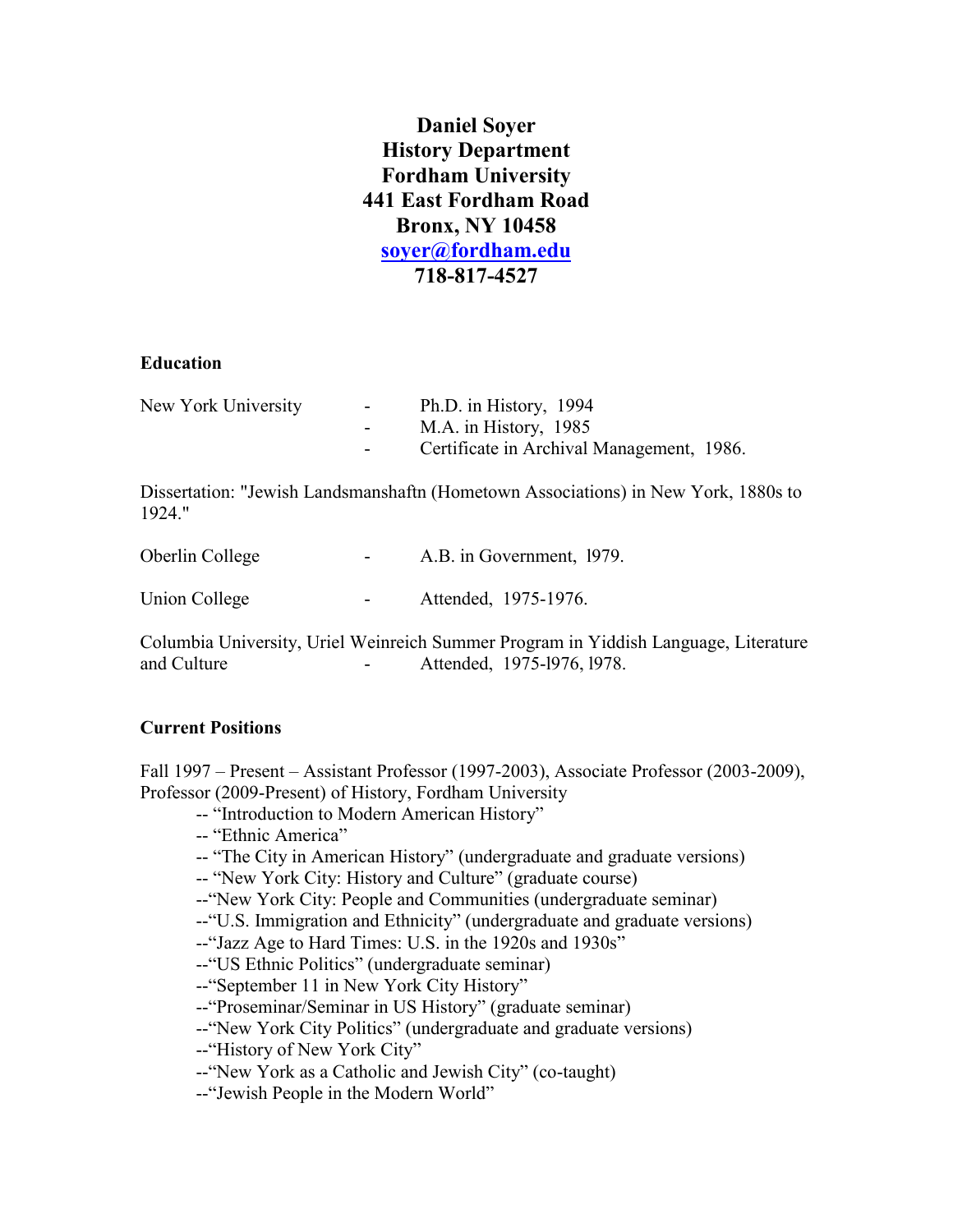# **Other Teaching Experience**

- Summer 2017 Faculty, Uriel Weinreich Summer Program in Yiddish Language, Literature and Culture, YIVO Institute for Jewish Research --"Yiddish New York" (three lectures and walking tour, in Yiddish)
- Fall 1996 Adjunct Assistant Professor, Brooklyn College, C.U.N.Y. (Adult Extension) -- "The History of New York City."
- Spring 1995 Visiting Assistant Professor, University of Wisconsin Madison -- "The Jewish People in America"
	- -- "Eastern European Jewish Immigrant Experience, 1880s-1920s."
- Fall 1994 Guest Faculty (Unranked), Sarah Lawrence College -- "Jewish Identities in the Modern World."
- Summer 1985 Adjunct Lecturer, Fiorello H. La Guardia Community College, C.U.N.Y. -- "Neighborhood History."

# **Scholarly Publications**

## **Books**

Co-author (with Deborah Dash Moore, et al.), *Jewish New York: The Remarkable Story of a City and a People* (New York: New York University Press, 2017). One volume version of *The Emerging Metropolis.*

Co-author (with Annie Polland), *The Emerging Metropolis: New York Jews in the Age of Immigration, 1840-1920* (volume 2, *City of Promises*, Deborah Dash Moore, general editor, New York: New York University Press, 2012).

- \* Everett Family Foundation Jewish Book of the Year, National Jewish Book Award (*City of Promises*)
- \* *Choice* Outstanding Academic Title Top 25 (*City of Promises*)
- \* Finalist, JDC-Herbert Katzki Award for Writing Based on Archival Research, National Jewish Book Award (*Emerging Metropolis*)
- \* 100 Best Non-Fiction Book List, *Kirkus Reviews* (*City of Promises*)

Co-editor and co-translator (with Jocelyn Cohen), *My Future Is in America: Autobiographies of East European Jewish Immigrants* (New York: New York University Press, 2006; paperback, 2008), with introduction and annotations.

Editor, *A Coat of Many Colors: Immigration, Globalism, and Reform in the New York City Garment Industry* (New York: Fordham University Press, 2005), with introduction.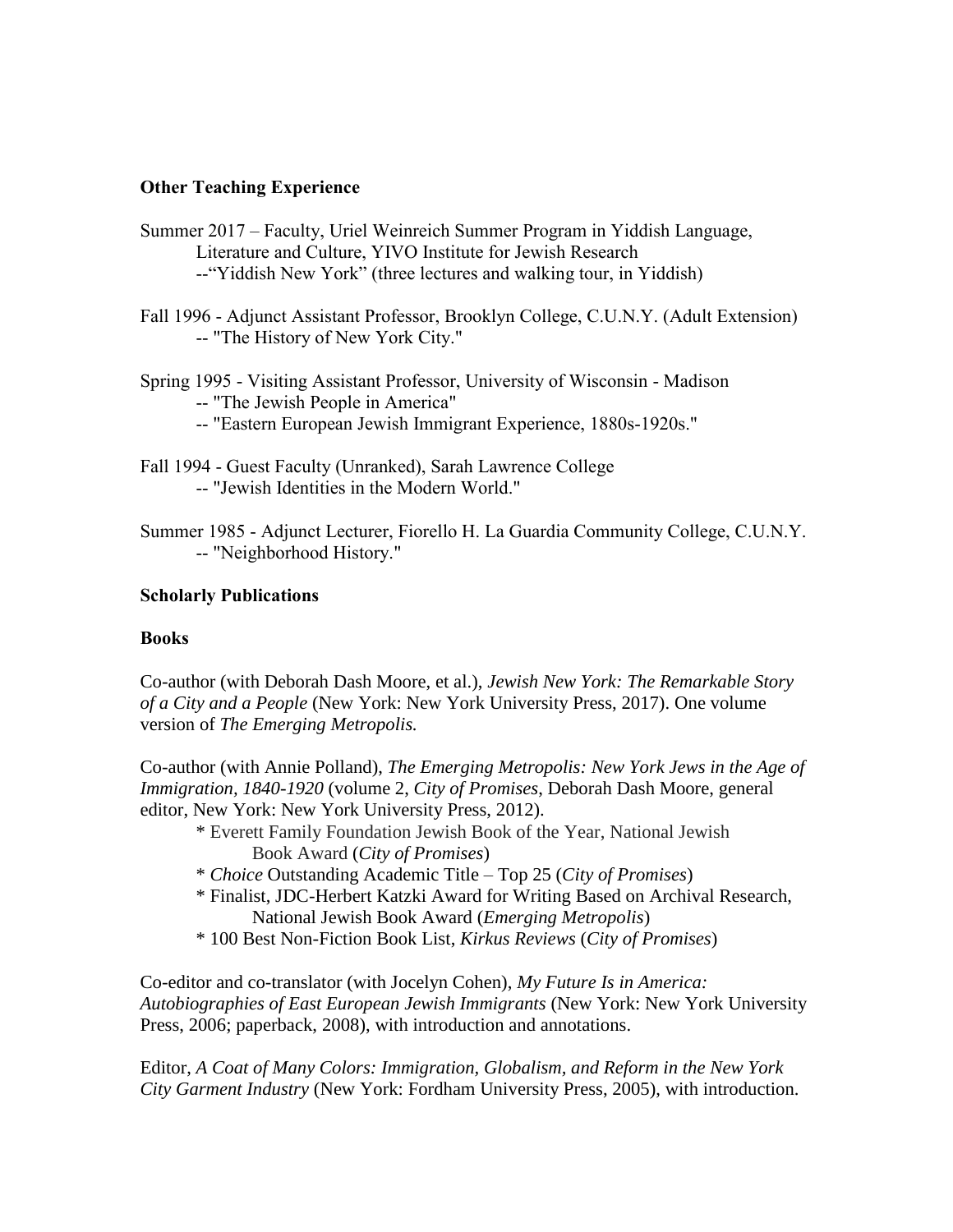## **Books, Continued**

*Jewish Immigrant Associations and American Identity in New York, 1880-1939*. (Cambridge, Mass.: Harvard University Press, 1997; paperback: Detroit: Wayne State University Press, 2001).

\*Co-winner, Saul Viener Book Prize of the American Jewish Historical Society for best book in American Jewish history in previous two years. \*Thomas J. Wilson Prize of Harvard University Press for best first-book manuscript accepted in 1995.

Contributing editor and translator, *Jewish Workers in the Modern Diaspora*, Nancy Green, et al., eds. (Berkeley: University of California Press, 1998).

#### **Journals**

January 2017-Present – Co-editor, *American Jewish History*

Guest Editor, "Irving Howe's *World of Our Fathers*, Twenty-Five Years Later" (with introduction), special issue, *American Jewish History* (December 2000).

## **Articles and Book Chapters**

"The Soviet Union, Jewish Concerns, and the New York Electoral Left, 1939-1944," in *Jews and the Left*, ed. Jack Jacobs (New York: Cambridge University Press, 2017).

"Executed Bundists, Soviet Delegates and the Wartime Jewish Popular Front in New York," *American Communist History* 15:3 (2016): 293-332.

"'Support the Fair Deal in the Nation; Abolish the Raw Deal in the City': The Liberal Party in 1949," *New York History* 92:3 (Spring 2012).

"Making Peace with Capitalism? Jewish Socialism Enters the Mainstream, 1933-1944," in *Chosen Capital: The Jewish Encounter with American Capitalism,* ed. Rebecca Kobrin (New Brunswick: Rutgers University Press, 2012).

"Transnationalism and Mutual Influence: American and East European Jewries in the 1920s and 1930s," in *Rethinking European Jewry,* ed. Jeremy Cohen and Moshe Rosman (London: Littman, 2009).

\*Book is winner, National Jewish Book Award – Anthologies and Collections

"Yiddish Scholars Meet the Yiddish-Speaking Masses: Language, the Americanization of Yivo, and the Autobiography Contest of 1942," *Secular Yiddishism in America*, ed. Edward Shapiro (Scranton, Pa.: University of Scranton Press, 2008).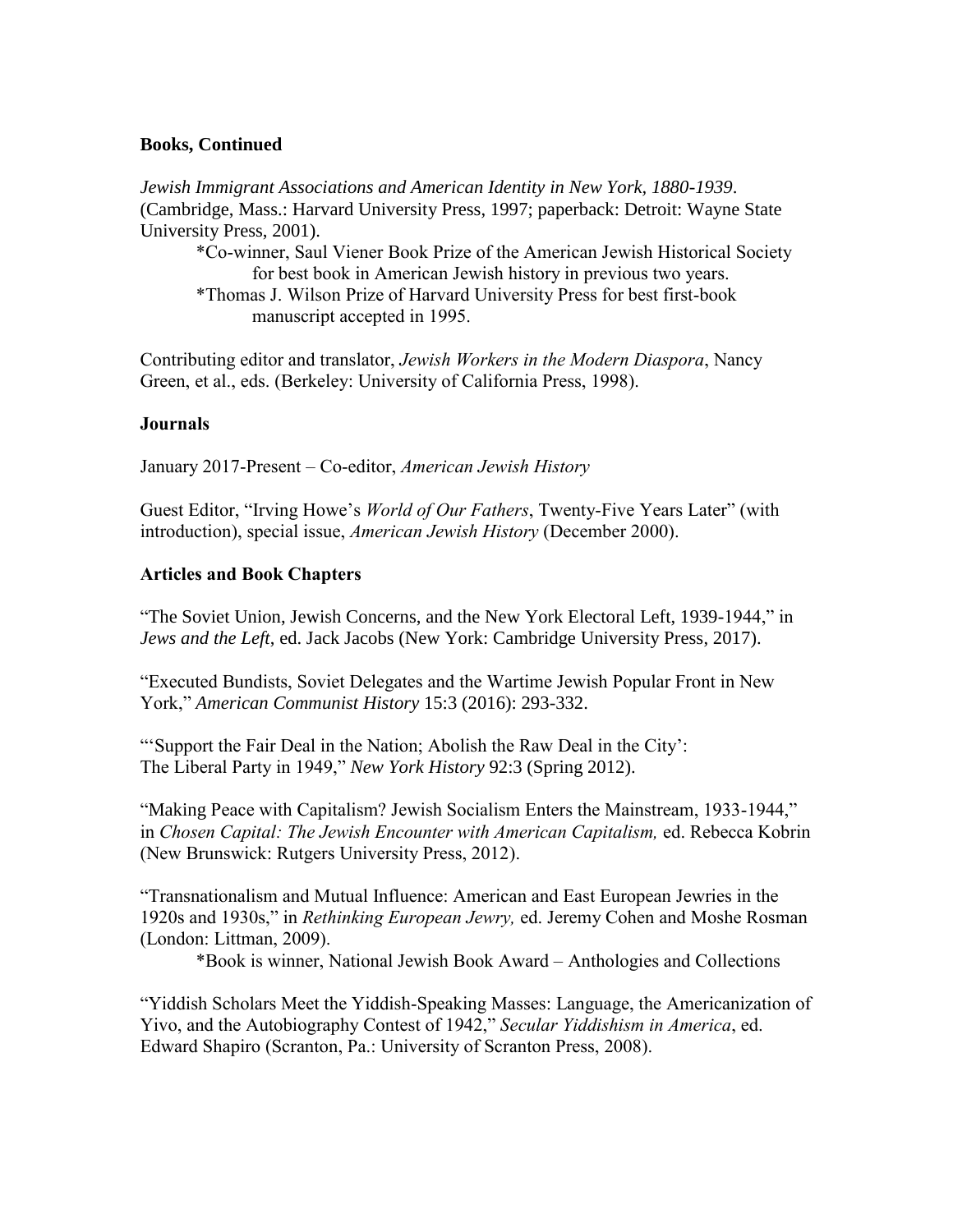### **Articles, Continued**

"Transnationalism and Americanization in East European Jewish Immigrant Public Life," in *Imagining the American Jewish Community*, Jack Wertheimer, ed. (Waltham, Mass. and Hannover, N.H., Brandeis University Press and University Press of New England, 2007).

"Mutual Aid Societies and Fraternal Orders," *Blackwell Companion to American Immigration*, Reed Ueda, ed. (New York: Blackwell, 2006).

"Soviet Travel and the Making of an American Jewish Communist: Moissaye Olgin's Trip to Russia, 1920-1921," *American Communist History* (June 2005).

"Cockroach Capitalists: Jewish Garment Contractors at the Turn of the Twentieth Century," in *A Coat of Many Colors: Immigration, Globalism, and Reform in the New York City Garment Industry*, Daniel Soyer, ed. (New York: Fordham University Press, 2005).

"Revisiting the Old World: American Jewish Tourists in Interwar Eastern Europe," in *Forging Modern Jewish Identities,* ed. Michael Berkowitz, Susan Tananbaum and Sam Bloom (London: Valentine-Mitchell, 2003).

"Abraham Cahan's Travels in Jewish Homelands: Palestine in 1925 and the Soviet Union in 1927," in *Yiddish and the Left: Papers of the Third Mendel Friedman International Conference*, ed. Gennady Estraikh and Mikhail Krutikov (Studies in Yiddish 3, Oxford: Legenda, 2001).

"Class Conscious Workers as Immigrant Entrepreneurs: The Ambiguity of Class among Eastern European Jewish Immigrants to the Unites States at the Turn of the Twentieth Century," *Labor History* (February 2001).

"Brownstones and Brownsville: Elite Philanthropists and Immigrant Constituents at the Hebrew Educational Society of Brooklyn, 1899-1929," *American Jewish History* (June 2000). Shorter version as "The Hebrew Educational Society in Brooklyn," in Sean Galvin and Ilana Abramovitch, *The Jews of Brooklyn* (University Press of New England, 2001).

"Back to the Future: American Jews Visit the Soviet Union in the 1920s and 1930s," *Jewish Social Studies* (Spring-Summer 2000).

"Documenting Immigrant Lives at an Immigrant Institution: YIVO's Autobiography Contest of 1942," *Jewish Social Studies* (Summer 1999).

"Entering the Tent of Abraham: Fraternal Ritual and American Jewish Identity, 1880- 1920," *Religion and American Culture* (Summer 1999).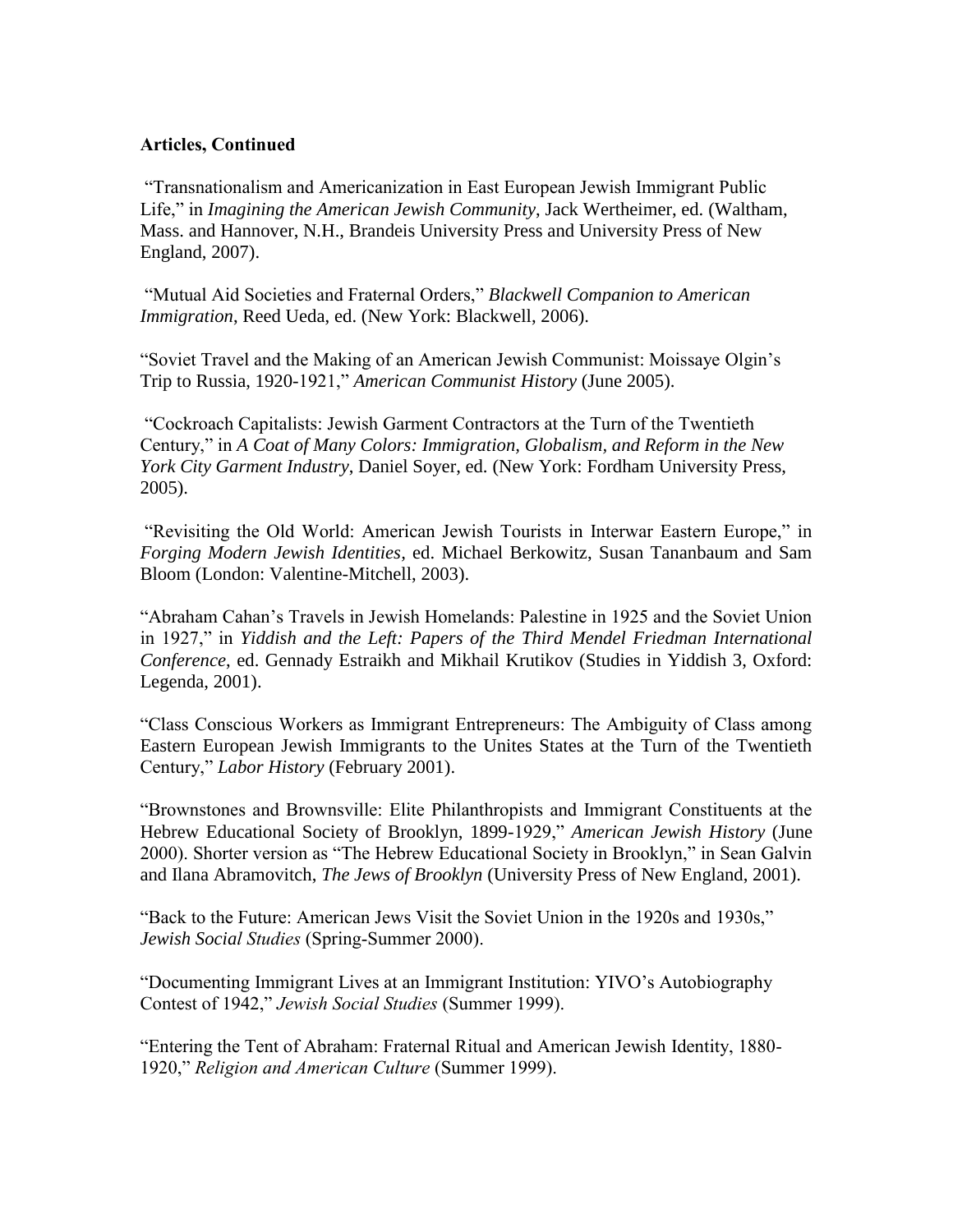## **Articles, Continued**

"Garment Sweatshops Then and Now," *New Labor Forum* (Spring-Summer 1999).

"The Voices of Jewish Immigrant Mothers in the YIVO American Jewish Autobiography Collection," *Journal of American Ethnic History* (Summer 1998).

"The Immigrant Travel Agent as Broker Between Old World and New: The Case of Gustave Eisner," *YIVO Annual* 21 (1993).

"Landsmanshaftn and the Jewish Labor Movement: Cooperation, Conflict, and the Building of Community," *Journal of American Ethnic History* (Spring 1988). Reprinted in *American Immigration and Ethnicity: Volume 7, Unions and Immigrants*, ed. George E. Pozzetta (New York: Garland Publishing, 1990), and *American Jewish History: Volume 2, The Arrival and Adjustment of East European Jews in America, 1880-1920*, ed. Jeffrey S. Gurock (New York: Carlson Publishing, 1996).

"Jewish Archives in New York City: An Overview," *Judaica Librarianship* (Fall 1987- Winter 1988).

"Between Two Worlds: Jewish Landsmanshaftn and Immigrant Identity," *American Jewish History* (September 1986).

## **Short Articles and Encyclopedia Entries**

"Journalism, Yiddish (North America)," and "United States: Labor Movement," in *The Cambridge Dictionary of Judaism and Jewish Culture,* ed. Judith Baskin (New York: Cambridge University Press, 2011).

"Ephemera of September 11<sup>th</sup>," *Encyclopedia of New York State*, ed. Peter Eisenstadt (Syracuse, N.Y.: Syracuse University Press, 2005).

"Bertha Kalish," in *Jewish Women in America: An Historical Encyclopedia,* ed. Paula Hyman and Deborah Dash Moore (New York: Routledge, 1997).

"Fraternal Orders and Mutual Aid Societies," "Fraternities and Sororities," in *Encyclopedia of African-American History and Culture*. (New York: Macmillan, 1996).

"Landsmanshaftn," "Zvi Hirsh Masliansky," "Yosele Rosenblat," "United Hebrew Trades," "Workmen's Circle," "Baruch Charney Vladeck," "YIVO Institute for Jewish Research," "Haym Zhitlovsky," in *Encyclopedia of New York City,* ed. Kenneth Jackson. (New Haven: Yale University Press, 1995).

"Workmen's Circle," in *Encyclopedia of the American Left*, ed. Mary Jo Buhle, Paul Buhle and Dan Georgakas. (New York: Garland Publishing Co., 1990).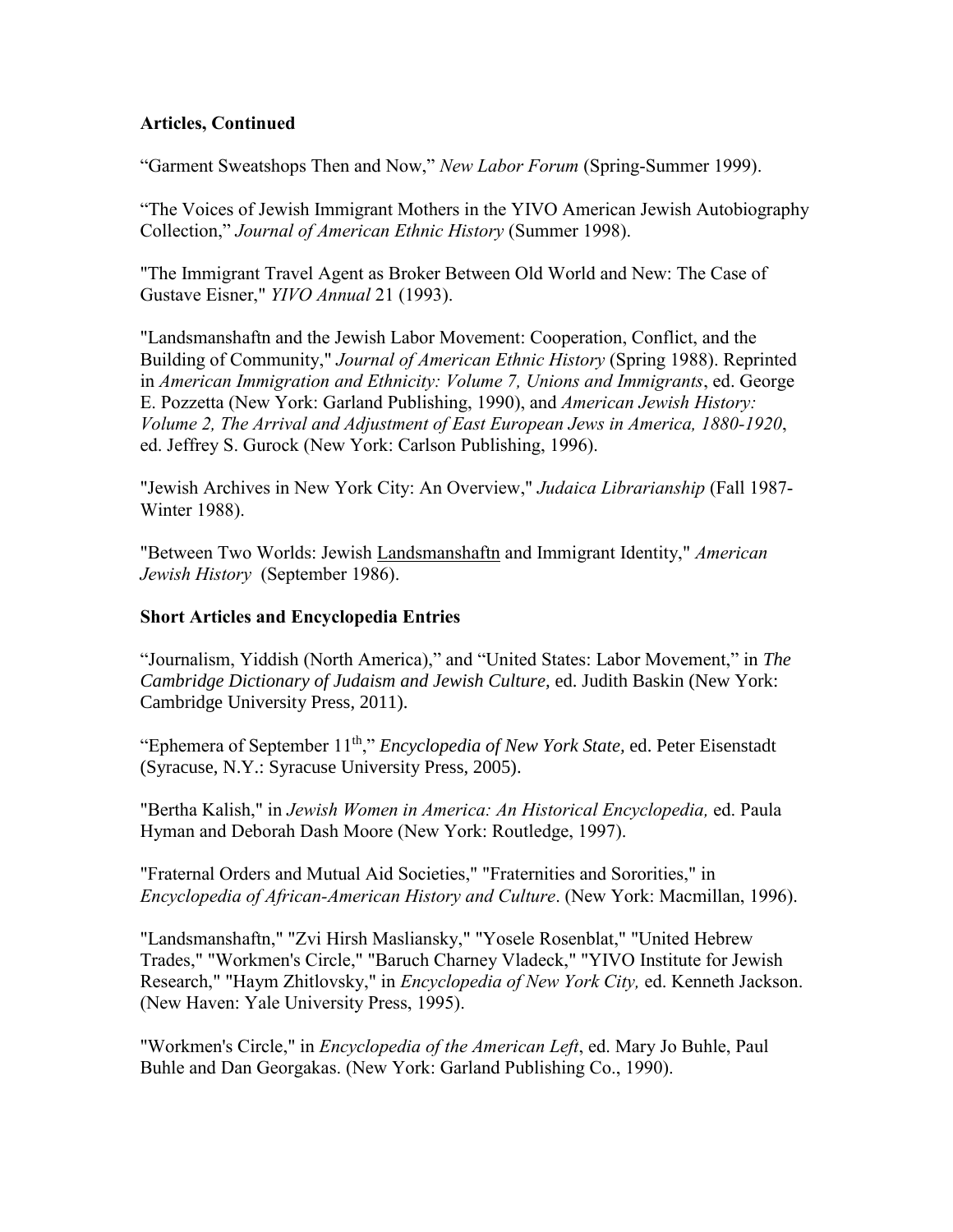## **Short Articles, Continued**

"Jewish Socialism in Eastern Europe: A Bibliography," *Jewish Socialist Critique* (Fall l980).

### **Book and Film Reviews**

*Immigrants against the State: Yiddish and Italian Anarchism in America*, by Kenyon Zimmer, *H-Net,* January 2016.

*Roads Taken: The Great Jewish Migrations to the New World and the Peddlers Who Forged the Way,* by Hasia Diner, *Shofar,* 34:1 (Fall 2015).

*The Rag Race: How Jews Sewed Their Way to Success in America and the British Empire,* by Adam Mendelsohn, *American Historical Review* 120:5 (2015).

*American Jewish Political Culture and the Liberal Persuasion,* by Henry L. Feingold, *AJS Review* 39:2 (November 2015).

*After They Closed the Gates: Jewish Illegal Immigration to the United States, 1921-1965,*  by Libby Garland, *AJS Review* 39:1 (April 2015).

*Men of the Cloth,* film by Vicki Vasilopoulos, *Italian American Review* 4:1 (Winter 2014).

*Sundays at Sinai: A Jewish Congregation in Chicago,* by Tobias Brinkmann, *H-Judaic*  (November 2013) <https://www.h-net.org/reviews/showpdf.php?id=37965>.

*History Lessons: The Creation of American Jewish Heritage,* by Beth Wenger, *Journal of American Ethnic History* 32:2 (Winter 2013).

*Gentile New York: Images of Non-Jews among Jewish Immigrants*, by Gil Ribak, *American Jewish History* 97:2 (April 2013).

*The Independent Orders of B'nai B'rith and True Sisters: Pioneers of a New Jewish Identity, 1843-1914*, by Cornelia Wilhelm, *Journal of American History* (September 2012).

*Jewish Immigrants and American Capitalism, 1880–1920: From Caste to Class*, by Eli Lederhendler, *Labor History* 52:4 (Summer 2011).

*A Power among Them: Bessie Abramowitz Hillman and the Making of the Amalgamated Clothing Workers of America*, by Karen Pastorello, *Business History Review* 82:3 (November 2009).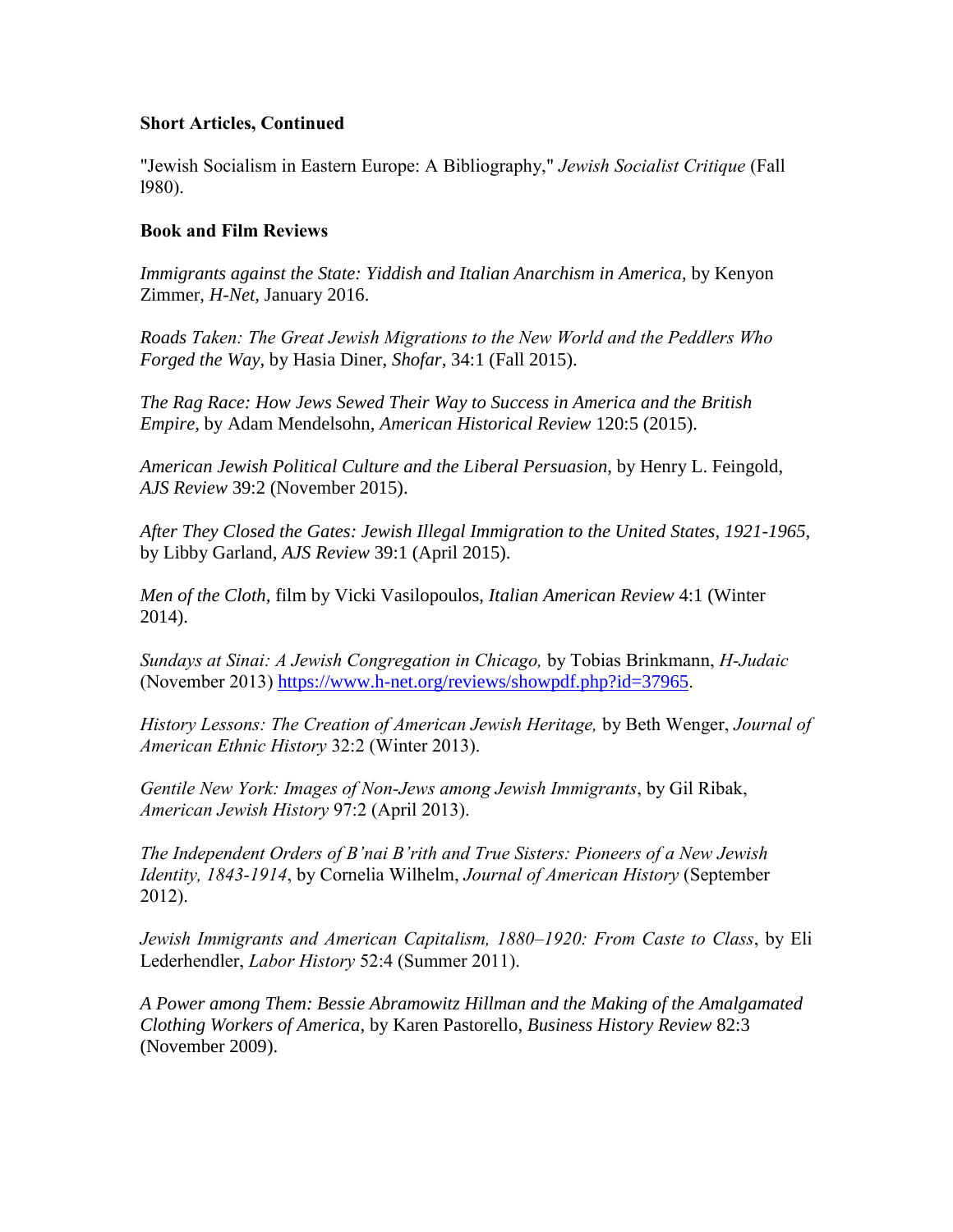## **Reviews, Continued**

(Review Essay) "Take a Letter…," *Reviews in American History* (March 2007).

*The Master of Seventh Avenue: David Dubinsky and the American Labor Movement*, by Robert D. Parmet, *New York History* (Spring 2006).

*Inauthentic: The Anxiety over Culture and Identity*, by Vincent Cheng, *Journal of American Ethnic History* (August 2005).

*America, Its Jews, and the Rise of Nazism*, by Gulie Ne'eman Arad, *AJS Review* (April 2003).

*Jewish Immigrant Entrepreneurship in London and New York: Enterprise and Culture*, by Andrew Godley, *Journal of Economic History* (March 2003).

*Yiddish Proletarian Theatre: The Art and Politics of the Artef, 1925-1940*, by Edna Nahshon, *Studies in Contemporary Jewry* (2002).

*Brownsville, Brooklyn: Blacks, Jews, and the Changing Face of the Ghetto*, by Wendell Pritchett, *New York History* (Fall 2002).

(Review essay) "Beyond the Synagogue Gallery… and Beyond," *Reviews in American History* (March 2002).

*Barbarian Virtues: The United States Encounters Foreign Peoples at Home and Abroad, 1876-1917*, by Matthew Frye Jacobson, *Journal of American Ethnic History* (Summer 2001).

*Quest for Inclusion: Jews and Liberalism in Modern America*, by Marc Dollinger, *Labor History* (August 2001).

*Jacob H. Schiff: A Study in American Jewish Leadership*, by Naomi W. Cohen, *Journal of American Ethnic History* (Spring 2001).

*Of Moses and Marx: Folk Ideology and Folk History in the Jewish Labor Movement*, by David Shuldiner, *Labor History* (August 2000).

*Dispersing the Ghetto: The Relocation of Jewish Immigrants across America*,by Jack Glazier, *American Jewish History* (March 2000).

*Catskill Culture: A Mountain Rat's Memories of the Great Jewish Resort Area*, by Phil Brown, *CultureFront* (Spring 1999).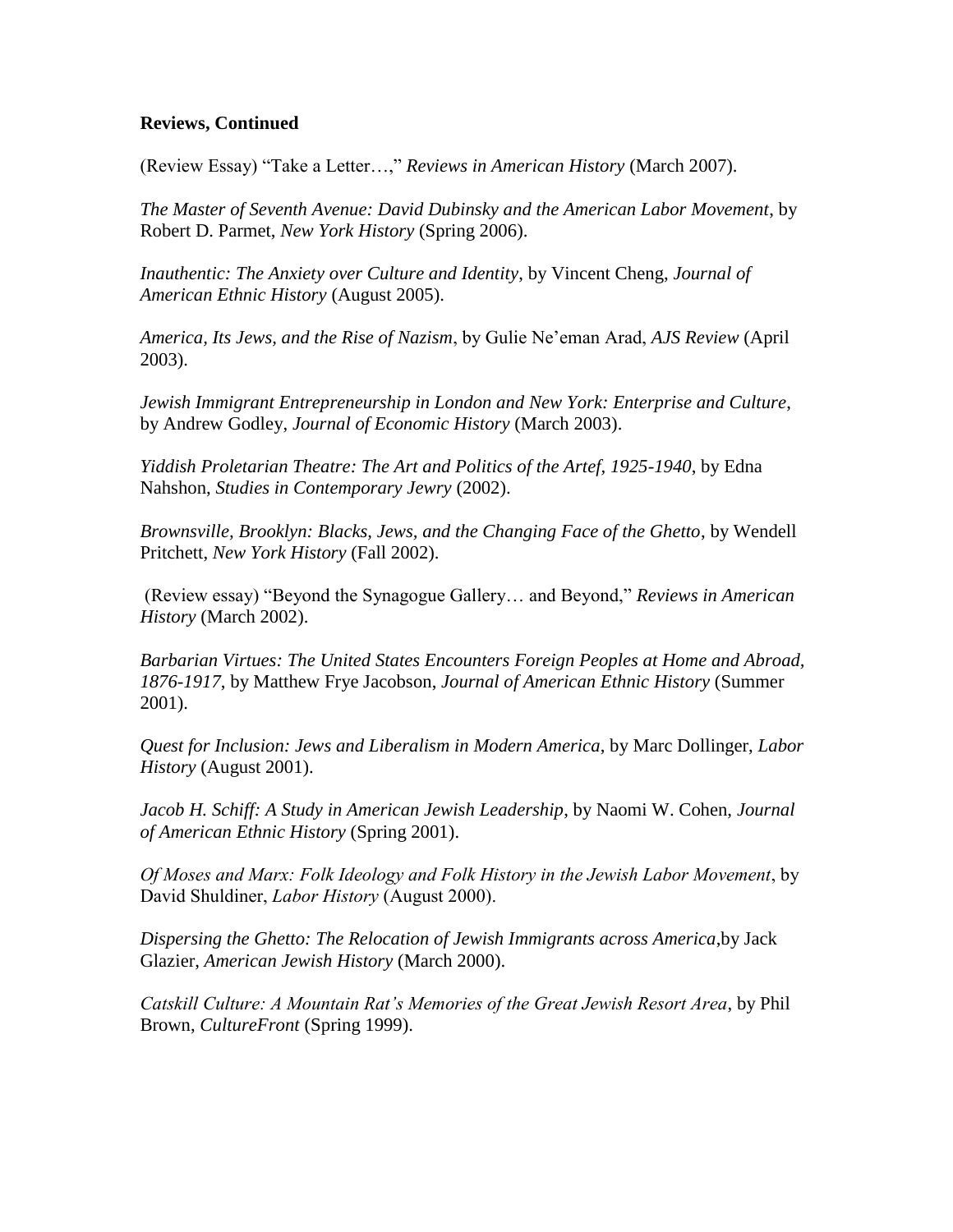## **Reviews, Continued**

*New York Jews and the Great Depression: Uncertain Promise*, by Beth S. Wenger, and *Unfinished People: Eastern European Jews Encounter America*, By Ruth Gay, *AJS Review* 23:2 (1998).

*These Are Our Children: Jewish Orphanages in the United States, 1880-1925*, by Reena Sigman Friedman, *Studies in Contemporary Jewry* 13 (1997).

*Memories of Migration: Gender, Ethnicity, and Work in the Lives of Jewish and Italian Women in New York, 1870-1924*, by Kathie Friedman-Kasaba, *International Migration Review* (Fall 1997).

*Gateway to the Promised Land: Ethnic Cultures in New York's Lower East Side*, by Mario Maffi, and *The Jewish East Side, 1881-1924*, ed. Milton Hindus, *Journal of American Ethnic History* (Spring 1997).

*Jewish Hometown Associations and Family Circles in New York*, ed. Hannah Kliger, and *Bridges to an American City: A Guide to Chicago's Landsmanshaften*, by Sidney Sorkin, *American Jewish History* 82 (1994).

# **Scholarly Conference Papers**

"Jewish Transnational Concerns and the New York Electoral Left in the World War II Era," Conference on Re-Framing American Jewish History and Thought: New Transnational Perspectives," University of Potsdam, School of Jewish Theology, Potsdam, Germany, July 21, 2016.

"The Soviet Union, Local Politics and the Jewish Popular Front in Wartime New York," Scholars' Conference on American Jewish History, American Jewish Historical Society, New York, June 21, 2016.

"Internationalism, Local Politics, and Dissension on the New York Jewish Left in the World War II Era," Organization of American Historians, Atlanta, April 11, 2014.

"Between East Broadway and East Fourteenth Street: Socialism, Tammany Hall, and Jewish Politics in New York, 1886-1920," Association for Jewish Studies, Chicago, December 17, 2012.

"'Support the Fair Deal in the Nation, Oppose the Raw Deal in the City': The Liberal Party in 1949," Conference on The World of Governor Lehman: New York City and State in Depression and War, Columbia University, June 6, 2008.

"Making Peace with Capitalism? Jewish Socialism Enters the Mainstream," Conference on Jews and American Capitalism, New York University and Columbia University, March 2, 2008.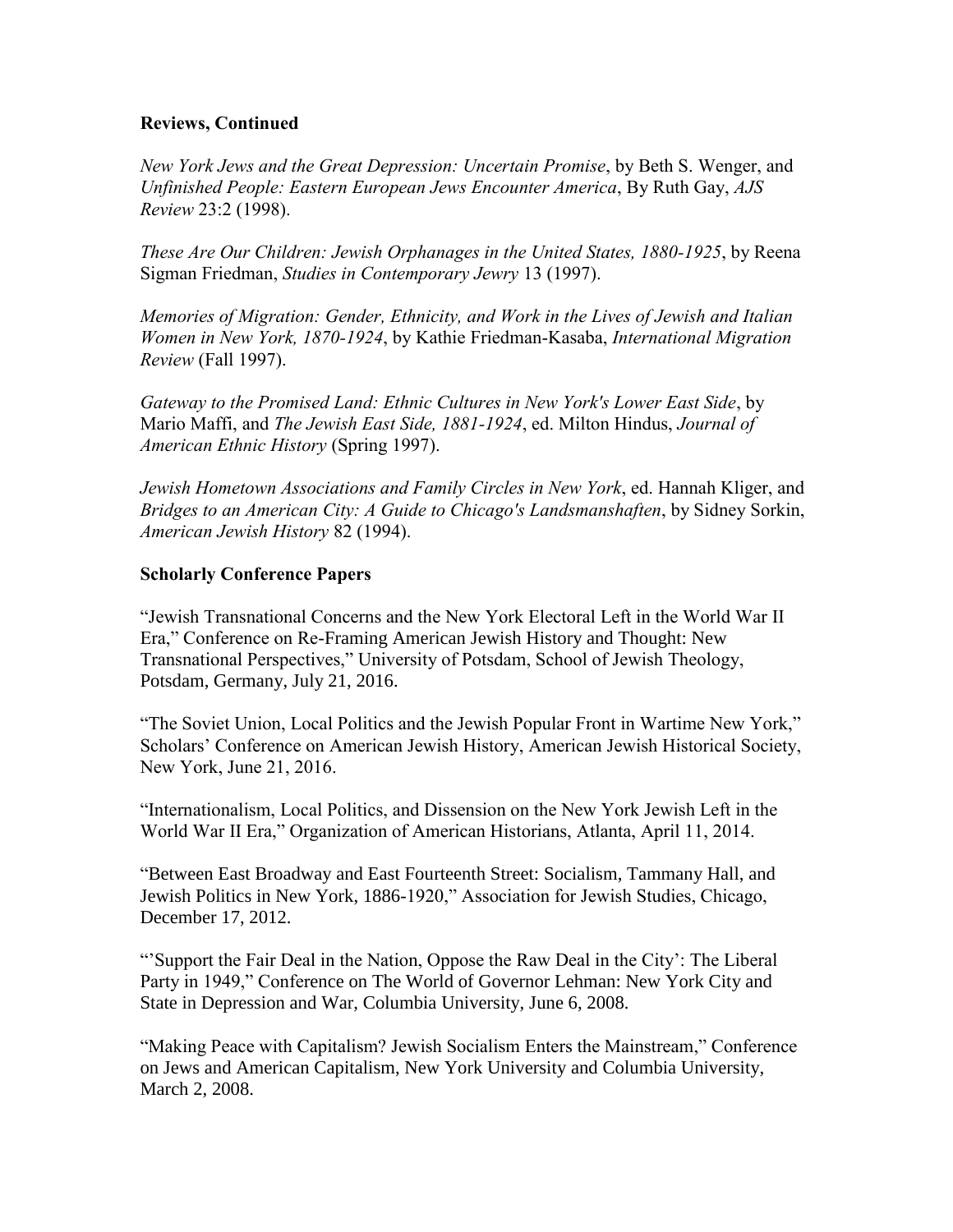# **Papers, Continued**

"Jewish Socialism in the Mainstream: The *Forward* and the Liberal Party," Conference on the *Forward* and Abraham Cahan, New York University, April 15, 2007.

"Transnationalism and Mutual Influences: American and East European Jewries in the 1920s and 1930s," International Conference on Rethinking European Jewish History, The Goldstein-Goren Diaspora Research Center, Tel Aviv University, Israel, January 6, 2005.

"Transnationalism and Americanization in East European Jewish Immigrant Public Life," Imagining the American Jewish Community: An Academic Conference, Jewish Theological Seminary, New York, March 22, 2004.

"Lost in Translation: Problems of Multilingualism and Multiculturalism in Yiddish Immigrant Autobiographies," American Historical Association, Chicago, January 4, 2003.

"Soviet Travel and the Making of a American Jewish Communist: Moissaye Olgin's Trip to Russia in 1920," Scholars' Conference on American Jewish History, American Jewish Historical Society, Albany, New York, June 9, 2002.

"Abraham Cahan's Travels in Jewish Homelands: Palestine in 1925 and the Soviet Union in 1927," Mendel Friedman International Conference: Yiddish and the Left, Oxford Institute for Yiddish Studies, Oxford, England, July 4-6, 2000.

"Class Conscious Workers and Immigrant Entrepreneurs: The Ambiguity of Class among Eastern European Jewish Immigrants, 1880-1930," Social Science History Association, Fort Worth, November 11-14, 1999.

"Documenting Immigrant Lives: YIVO's American-Jewish Autobiography Contest of 1942," American Historical Association, Seattle, January 8-11, 1998.

"Back to the Future: American Jews Visit the Soviet Union in the Interwar Period," Drench Lecture, YIVO Institute for Jewish Research, New York, December 8, 1997.

"Entering the 'Tent of Abraham': Fraternal Ritual and Ethnic Identity Among Eastern European Jewish Immigrants, 1880-1920," Workshop on "Constructing and Contesting Modern Jewish Identities in Comparative Perspective," Fifth International Conference of the International Society for the Study of European Ideas, Utrecht, the Netherlands, August 19-24, 1996.

"Landsmanshaftn in New York; Jewish Hometown Societies in the New World," Conference on Jewish Workers: Integration and Jewish Movements; A Comparative Approach, Koninklijke Nederlandse Akademie van Wetenschappen, Amsterdam, March 27, 1992.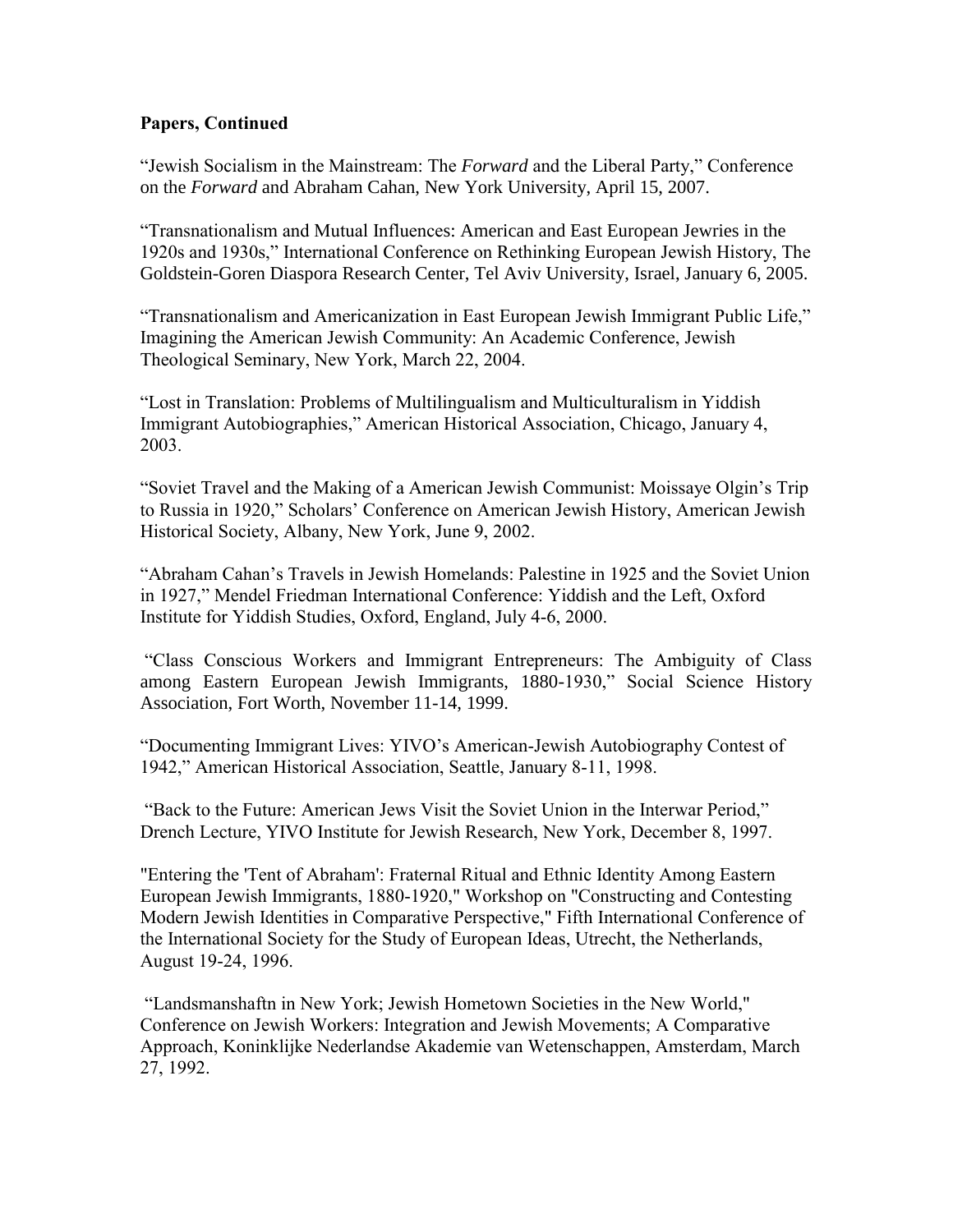## **Papers, Continued**

"The Travel Agent as Ethnic Leader: The Case of Gustave Eisner," YIVO Yiddish Studies Seminar, October 23, 1990.

"Landsmanshaftn and the Jewish Labor Movement," YIVO Yiddish Studies Seminar, Fall 1987.

# **Other Conference Participation**

Chair and commentator, "Central or Marginal? The Fraternal Jewish Left and American Jewish History," Association for Jewish Studies, San Diego, December 19, 2016.

Chair and commentator, "Eastern European Immigrants [in Popular Yiddish Literature and Press], Scholars' Conference on American Jewish History, American Jewish Historical Society, New York, June 21, 2016.

Panel member, "Is New York a Liberal City," Researching New York, Albany, November 21, 2014.

Panel member, "A New History of New York Jewry: Roundtable," Scholars' Conference on American Jewish History, American Jewish Historical Society, New York, June 13, 2012.

Exhibit Tour, "New York Places, Jewish Spaces: New York Jews 1700-2012," Center for Jewish History, Scholars' Conference on American Jewish History, American Jewish Historical Society, New York, June 11, 2012.

Session chair, Ezra Mendelsohn keynote address, Conference on Jews and the Left, Center for Jewish History, New York, May 7, 2012.

Panel chair, "The Great Jewish Migration and New York City in the Long Nineteenth Century, 1820-1920," Symposium on New York City and the Jews, Center for Jewish History, April 29, 2012.

Chair and Commentator, "The Yiddish Press as a Kaleidoscope of American Jewish Life," Scholars' Conference on American Jewish History," American Jewish Historical Society, New York, June 15-17, 2010.

Commentator, "Homeland and Heritage: The Implications of Transnational Communities," At Home in Academia? Conference, sponsored by the American Jewish Historical Society and Goldstein-Goren Center for American Jewish History at New York University, New York, May 15, 2005.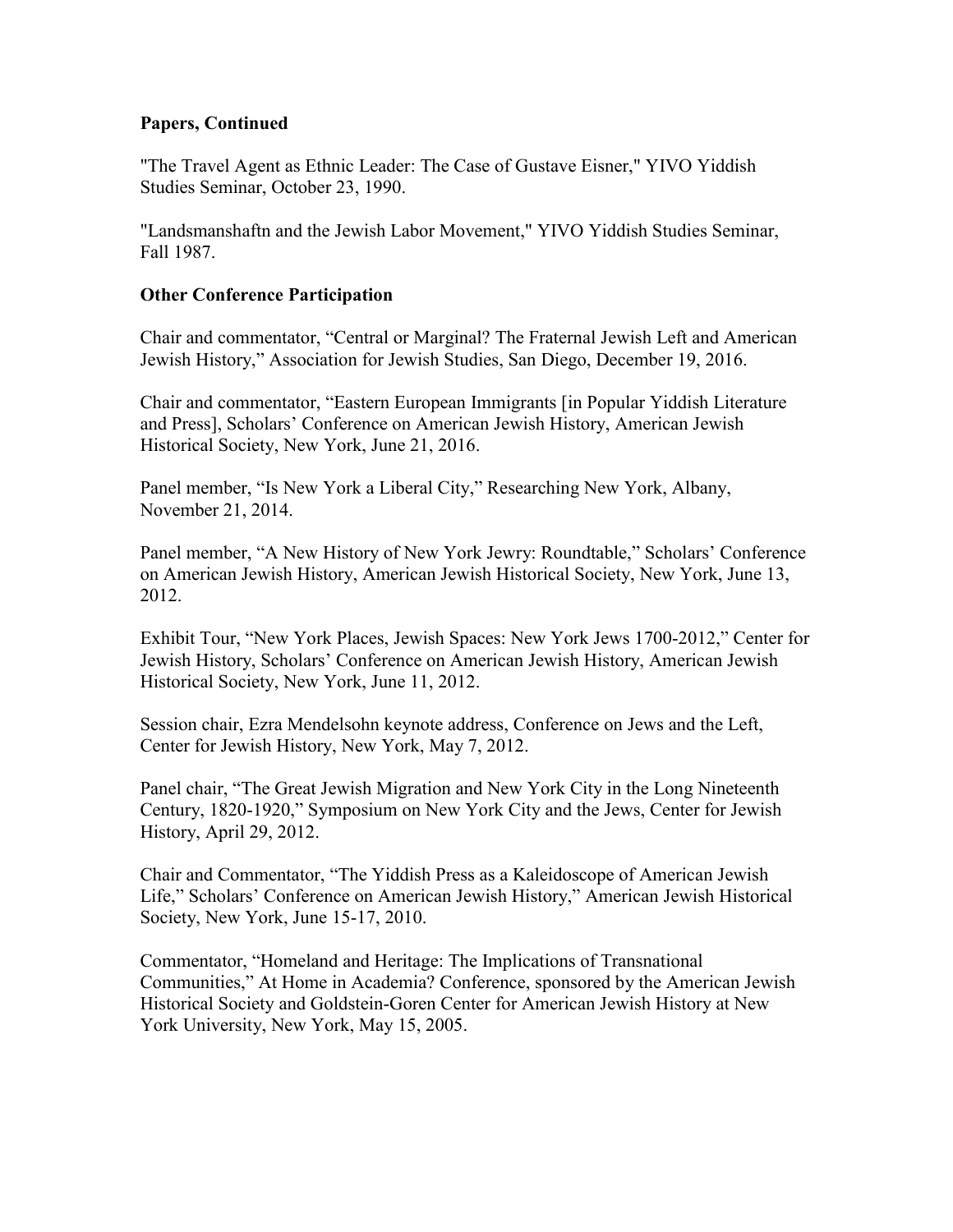## **Other Conference Participation, continued**

Commentator, "Yiddish Schools in America and the Problem of Secular Jewish Identity," Posen Conference on Jewishness and Secularism in Historical and Contemporary Perspectives, Frankel Center for Jewish Studies, University of Michigan, Ann Arbor, April 18, 2005.

Panel Member, "The Crisis of Relevance for American Jewish History: Toward 2054," Scholars' Conference on American Jewish History, American Jewish Historical Society and American Jewish Archives, Washington, |DC, June 6, 2004.

Panel Member, "New York/Utopia: The Labor Cooperative Housing Movement, 1919- 1972, Part I: Three Bronx Utopias," Conference on New York City History, Gotham Center, CUNY, October 6-7, 2001.

Panel Organizer and Chair, "World of Our Fathers after a Quarter of a Century, A Roundtable Discussion," Scholars' Conference on American Jewish History, American Jewish Historical Society, Denver, June 4-6, 2000.

Chair and Commentator, session on "Visualizing the Lower East Side," Conference on Remembering the Lower East Side: American Jewish Reflections, New York University, May 10-11, 1998.

#### **Invited Academic Lectures and Presentations**

"Executed Bundists, Soviet Delegates and the Wartime Jewish Popular Front in New York," Fellows' Seminar, Center for Jewish History, November 18, 2015.

"American Responses to Immigration: Melting Pot, Nativism, Pluralism," Multinational Institute of American Studies, New York University, New York,

--June 19, 2017 --June 23, 2016 --June 22, 2015.

Panel: "'University for All': YIVO, Scholarship and Jewish Education," Building a Future in America: YIVO's 90<sup>th</sup> Anniversary Celebration, YIVO Institute for Jewish Research, New York, May 3, 2015.

"Immigration and Cultural Conflict: Irish, Jews and Political Conflict in New York," Multinational Institute of American Studies, New York University, New York, June 25, 2014.

"Roundtable: American Jews from Central Europe," America's Central Europeans: Migration and Memory, NEH Summer Institute, Columbia University, New York, June 11, 2014.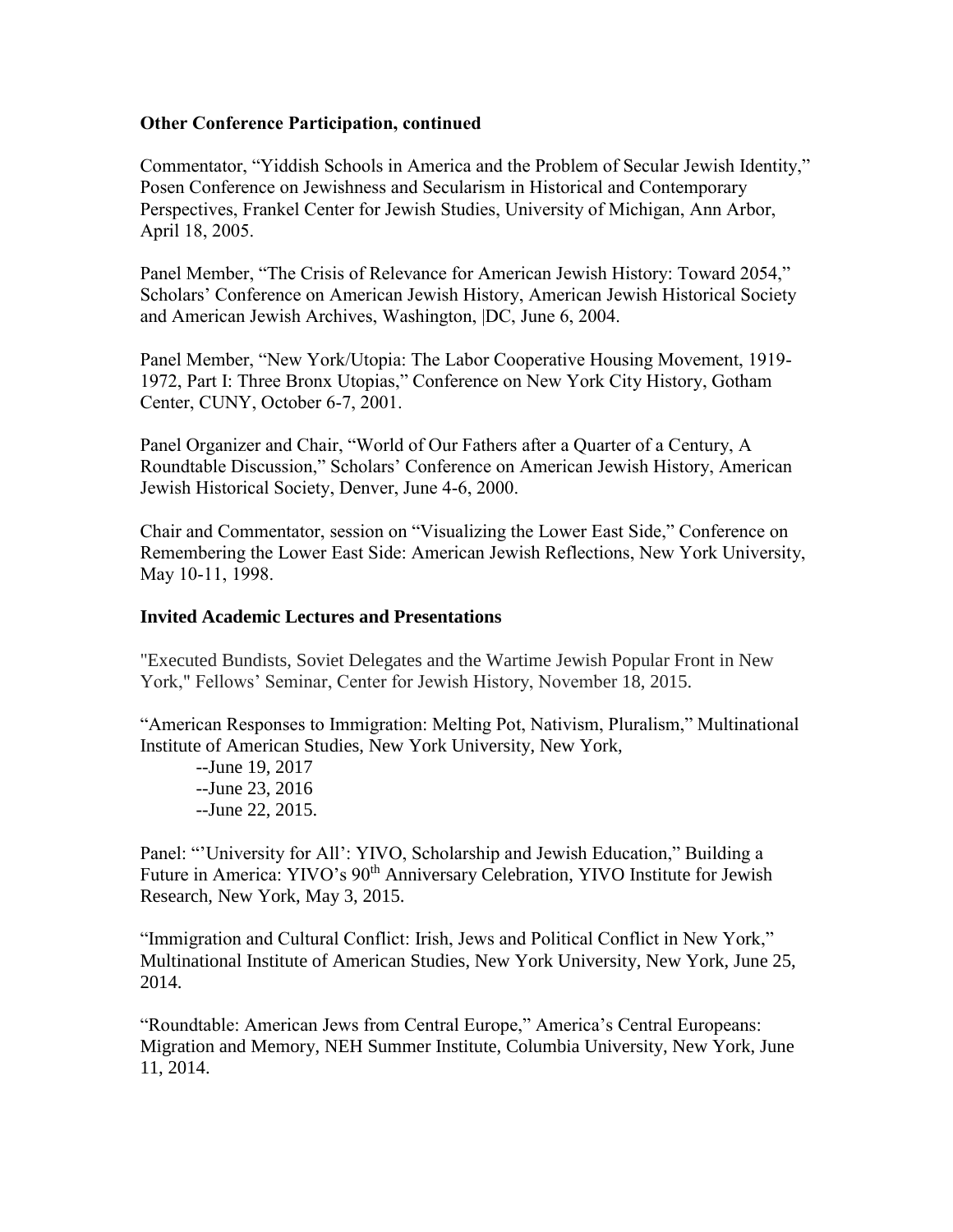## **Invited Lectures, Continued**

"The Emerging Metropolis: New York Jews in the Age of Immigration, 1840-1920," Skirball Department of Hebrew and Judaic Studies, New York University, New York, October 25, 2012.

"The American Labor and Liberal Parties and New York Jewish Liberalism," session on Jews and New York City Politics: *The Promised City* Revisited, Working Group on New York Jewish History, Center for Jewish History, New York, December 9, 2011.

"Jewish Immigrant Associations and American Identity," Home Away from Home: Immigrants and Associational Culture, colloquium, Glucksman Ireland House, New York University, June 10, 2011.

"The Built Spaces of New York Jews" (with Anne Polland), Feinstein Center for American Jewish History, Temple University, March 2, 2011.

"Jewish Politics in New York," Working Group on New York Jewish History, Center for Jewish History, New York, February 25, 2011.

"New York's Major Minor Parties," American Age Lecture Series, Fordham University, Bronx, New York, November 19, 2009.

"Yidish un alt-naye veltn," keynote address, graduation ceremony, Uriel Weinreich Summer Program in Yiddish Language, Literature and Culture, YIVO Institute for Jewish Research-New York University, August 7, 2009.

"Di yidishe sotsializm in hoyptshtrom fun der Amerikaner politik," Forverts Seminar, Department of Judaic Studies, New York University, New York, December 6, 2007.

"My Future Is in America: East European Jewish Immigrant Autobiographies," faculty and graduate seminar, YIVO Institute for Jewish Research, New York, April 24, 2006.

"'Ikh vil zayn fray tsu kumen in Rusland': Moyshe Olgin's bazukh in sovetn farband in 1920-1921," Yiddish-Language Seminar, YIVO Institute for Jewish Research, New York, March 17, 2006.

"Immigration and American National Identity," Fulbright Institute on the Civilization of the United States, Multinational Institute of American Studies, NYU, New York, July 5, 2005.

"American Jewish Travel to Interwar Eastern Europe: The Politics of Homeland and Identity," Graduate Seminar, Makom: Place and Space in Judaism, Moses Mendelsohn Center, University of Potsdam and Graduate Seminar on Travel Literature and Cultural Anthropology, University of Paderborn, Germany, June 21-22, 2004.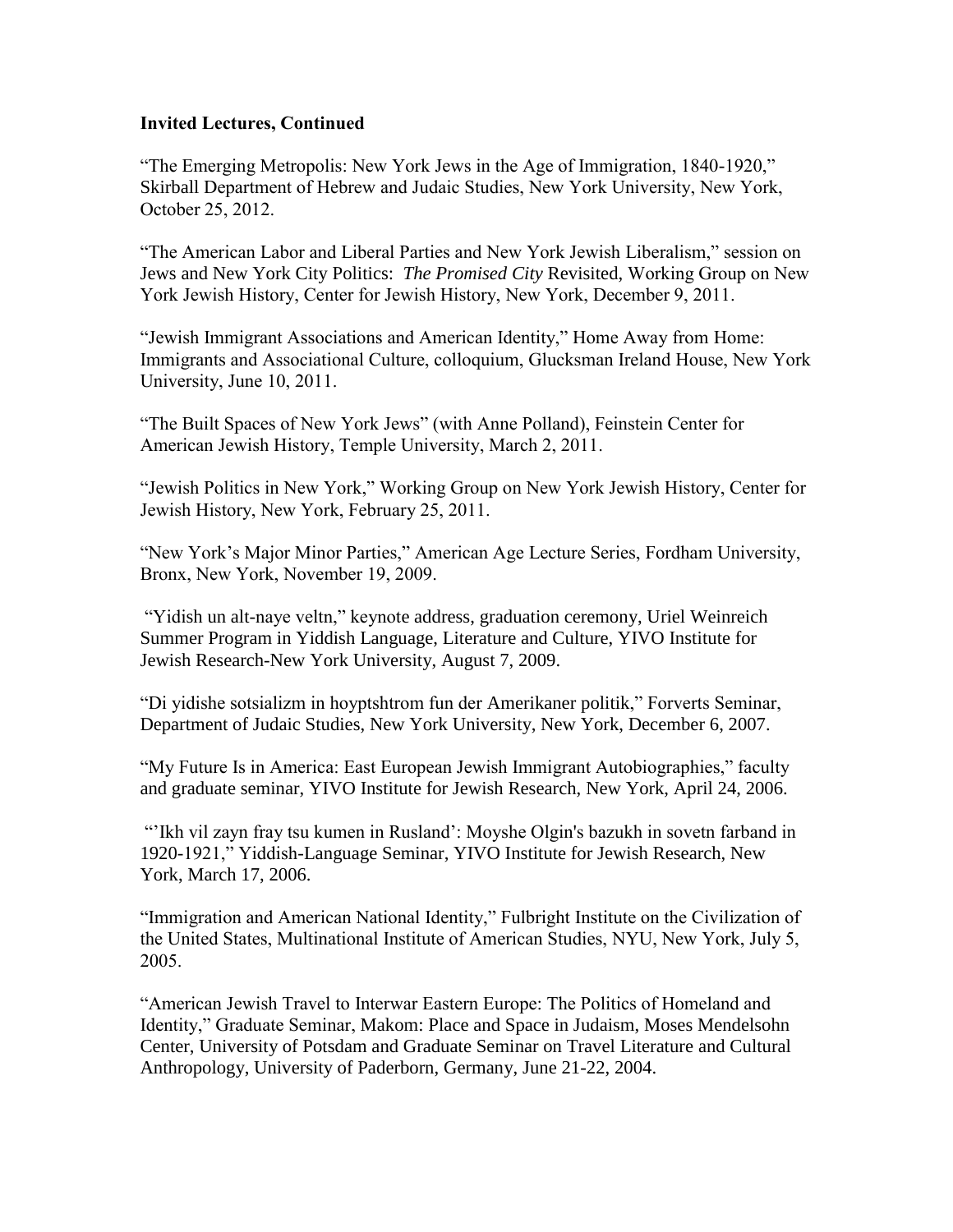# **Invited Lectures, Continued**

"East European Jewish Immigrants in America and the Old Home," EPYC (Educational Program in Yiddish Culture) teachers' seminar, YIVO Institute for Jewish Research, June 24, 2003.

"'To Unburden My Heart': The YIVO Collection of Immigrant Autobiographies," YIVO Institute for Jewish Research, Yiddish-language seminar, March 30, 2001.

Panelist, "Ethnicity, Race and Gender in American Politics," Fulbright Program, New York University, School of Education, Multinational Institute of American Studies, July 26, 1999.

"Landsmanshaftn in the New World," Columbia University, Uriel Weinreich Summer Program in Yiddish Language, Literature and Culture, July 19, 1994.

# **Public Lectures and Presentations**

"World War I and Immigrant New York City, St. Paul's Historic Site, Mt. Vernon, New York, October 9, 2017.

"Yidish in amolikn Nyu York, dos amolike Nyu York in Yidish," Sholem Aleichem Cultural Center, Bronx, New York, September 10, 2017.

"A Century of Change: The Immigrant Workforce over Time," panel discussion, conference on "Sweat Equity: Women in the Garment Industry, New-York Historical Society, New York, March 6, 2016.

"Migration in History," panel discussion, History Day, Fordham University, Bronx, New York, January 26, 2016.

"Religious Perspectives on the Global Migrant Crisis," panel discussion, Study Abroad Office, Fordham University, Bronx, New York, January 26, 2016.

"Behind the Lens: New York Jews between the Wars," panel discussion in conjunction with exhibit "Letters to Afar," Museum of the City of New York, New York, January 21, 2015.

"Roots of New York Socialism: Meyer London," panel discussion, Lower East Side Tenement Museum, New York, October 29, 2014.

"Strangers in a Strange Land: How We Ended Up in Brooklyn," panel discussion, Institute for Living Judaism, Brooklyn, June 1, 2014.

"American Zionism," Park Slope Jewish Center, Brooklyn, December 18, 2013.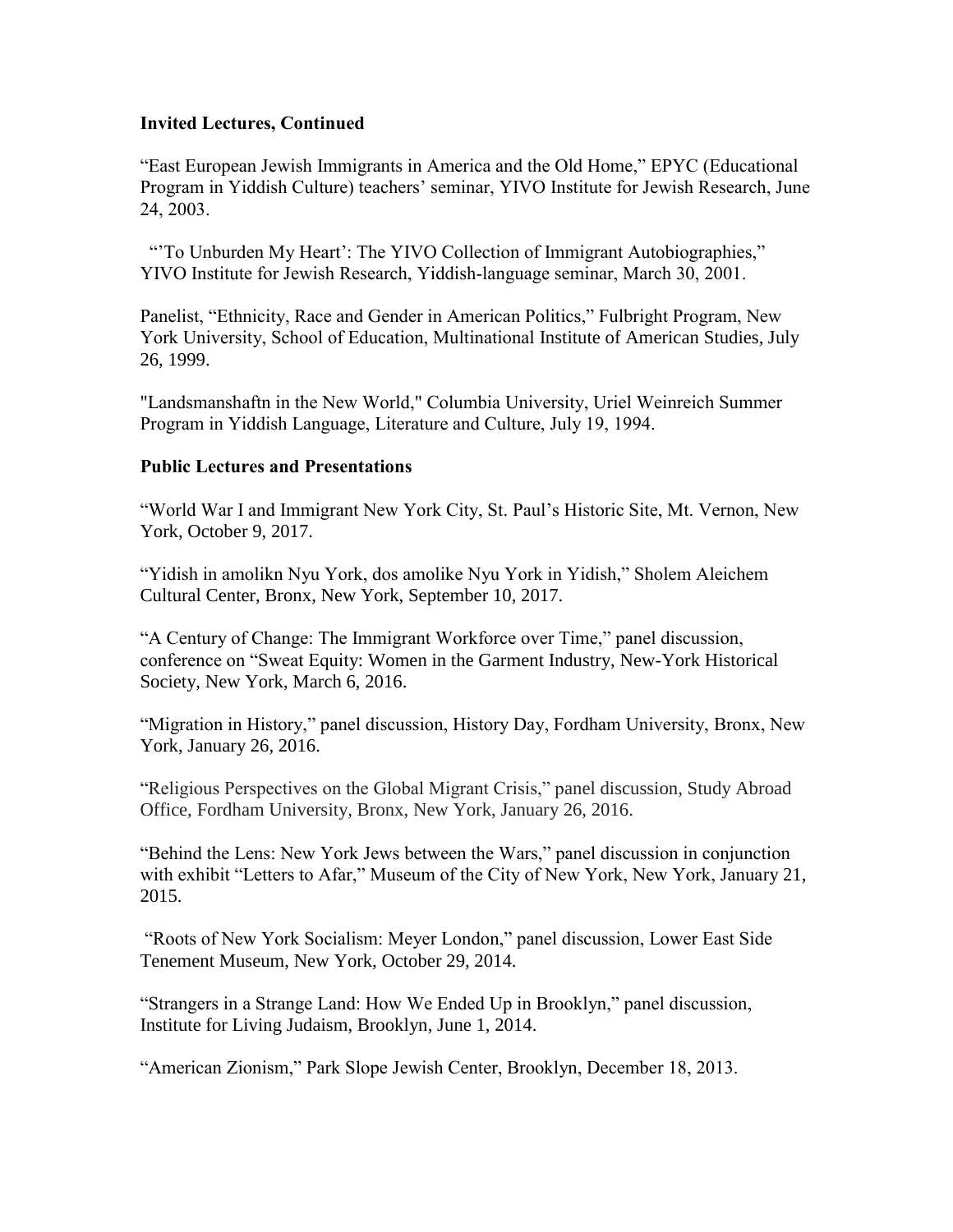Moderator and commenter, Tony Michels, "The "Reconquest" of Jewishness in Postwar America: Will Herberg and Irving Howe," Ruth Gay Seminar, YIVO Institute for Jewish Research, New York, November 26, 2013.

Walking tour of the Lower East Side, Fordham Alumni group, New York, October 8, 2013.

"Ethnic Politics in the Early 20<sup>th</sup> Century: The Jewish Angle," Office of Small Business Services, New York, June 20, 2013.

Discussant, Tony Michels, *Jewish Radicals: A Documentary Reader*, Lower East Side Tenement Museum, New York, December 5, 2012.

"New York's Major Minor Parties," Park Slope Jewish Center, Brooklyn, November 6, 2012.

Talks Related to *City of Promises: A History of Jews of New York*

- --Riverdale Temple, Bronx, NY, June 7, 2015
- --Sid Jacobson JCC, East Hills, New York, October 21, 2014
- --Temple Beth Israel, Port Washington, New York, May 7, 2014
- --International Association of Jewish Genealogical Societies, Boston, August 6, 2013
- --New York Public Library, Mid-Manhattan Branch, New York, May 9, 2013
- --Park Slope Jewish Center, Brooklyn, April 12, 2013
- --Museum of Jewish Heritage, New York, February 3, 2013 (broadcast: C-SPAN)
- --Stern College, Yeshiva University, New York, November 27, 2012
- --Miami International Book Festival, Miami, Florida, November 18, 2012
- -- History Forum, Gotham Center for New York City, CUNY Graduate Center, October 16, 2012
- --Tenement Talk, Lower East Side Tenement Museum, New York, September 20, 2012

--92nd Street Y, New York, September 10, 2012.

"Ellis Island in Historical Context," Park Slope Jewish Center, Brooklyn, New York, September 13, 2011.

"The Lower East Side, the Garment Industry, and *Landsmanshaftn* in 1911," Sagan family reunion, Chatham, New York, July 3, 2011.

"Goldene Medine, Teyfene Medine: Religious Continuity and Disruption in the Migration to America," Museum at Eldridge Street, New York, September 21, 2008.

"Ties that Bind: The Hevrah Kadisha in Europe and America," Hevrah Kadisha (Burial Society) annual dinner, Park Slope Jewish Center, Brooklyn, New York, March 14, 2008.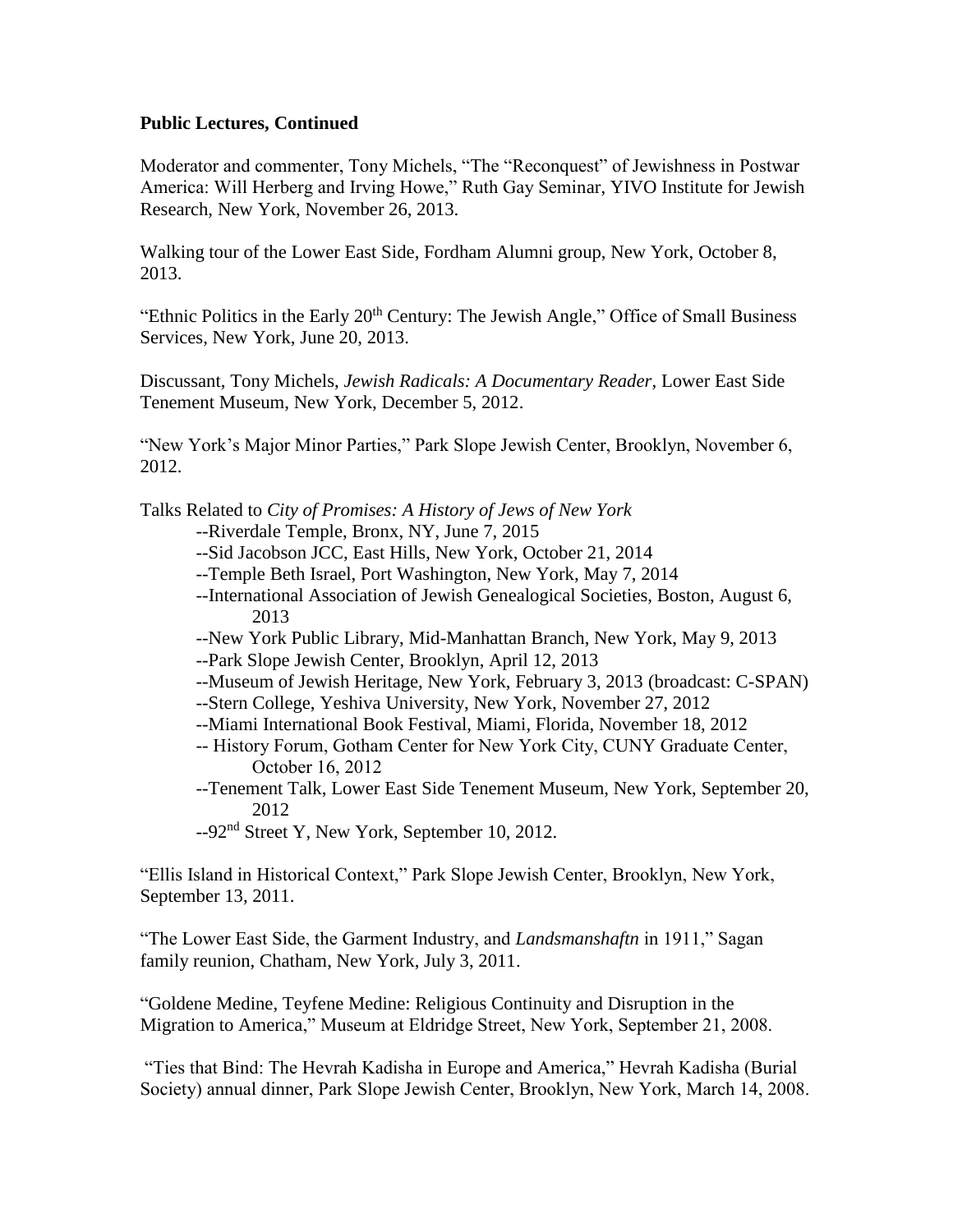"My Future Is in America: The East European Jewish Immigrant Experience, 1880- 1939," six-session mini-course, Hebrew Home for the Aged, Bronx, New York, July-August, 2007.

Discussant, Margaret Chen, "Sewing Women: Immigrants and the New York City Garment Industry," Yeshiva University Museum, New York, January 25, 2006.

"The Coops and the Farband Houses," walking tour in conjunction with "Radicals in the Bronx," exhibit at Museum of the City of New York, March 13, 2005.

"To Unburden My Heart: East European Jewish Immigrant Autobiographies" (often under the auspices of the New York Council for the Humanities Speakers in the Humanities program):

- --Yiddish New York, New York, December 27, 2016
- --International Association of Jewish Genealogical Societies, Boston, August 7, 2013
- --YM-YWHA of Washington Heights, New York, May 21, 2012
- --Great Neck Public Library, Great Neck, New York, May 8, 2012
- --Sid Jacobson JCC, East Hills, New York, July 28, 2009
- --Fountainview Residence, Monsey, New York, September 28, 2008.
- -- JASA Warbasse Cares for Seniors, Brooklyn, September 3, 2008.
- --Riverdale YM-YWHA, Bronx, New York, April 25, 2008
- --Bayswater Jewish Center, Far Rockaway, New York, March 9, 2008
- --Mid-Island Y, Plainview, New York, February 27, 2008
- --JCC, Temple Gates of Zion, Valley Stream, New York, November 29, 2006
- --Jewish Genealogical Society/Jewish Historical Society, New York, September 10, 2006
- --JASA Warbasse Cares for Seniors, Brooklyn, June 27, 2005.
- --Shelter Rock Jewish Center Sisterhood, Roslyn, New York, November 9, 2004.
- --Long Beach Public Library, Long Beach, New York, April 8, 2004.
- --South Shore Y, Oceanside, New York, December 4, 2003.
- --Congress for Jewish Culture, November 6, 2001.

"Landsmanshaftn: Jewish Hometown Societies in the New World" (often under the auspices of the New York Council for the Humanities Speakers in the Humanities program):

--Jewish Genealogical Society of Greater Boston, Newton Center, Mass., May 18, 2014

- --Zembrover Society, Brooklyn, January 11, 2009
- --IAJGS International Conference on Jewish Genealogy, New York, August 16, 2006
- --Samuel Field YM-YWHA, Little Neck, New York, May 24, 2005.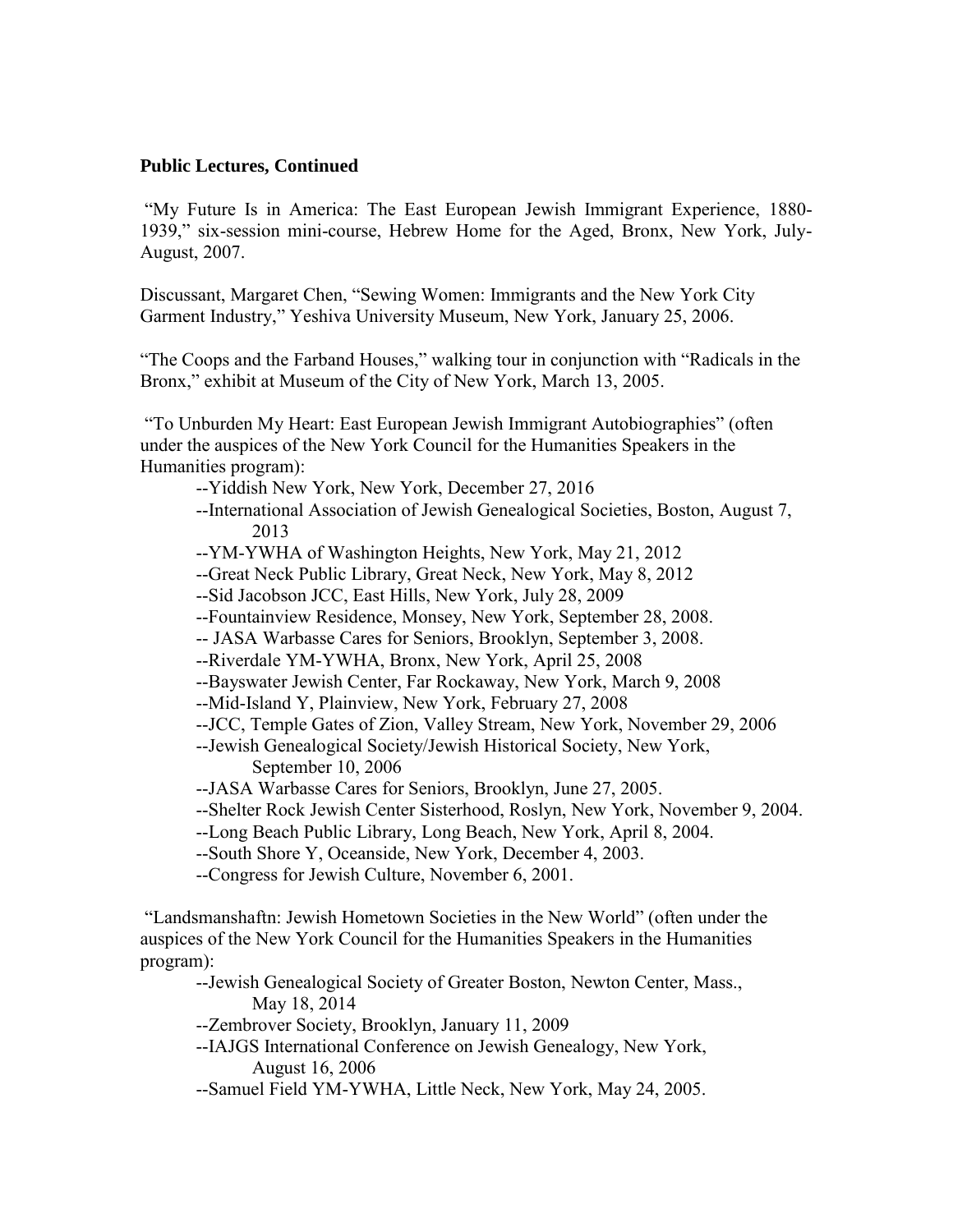--Greenburgh Hebrew Center, December 19, 2004.

--Great Neck Public Library, Great Neck, New York, September 22, 2004.

--Fountain View, Monsey, New York, August 24, 2003.

--Mame-Loshn, Program on Yiddish Culture, May 27, 1999.

--Long Island Jewish Genealogical Society, November 22, 1998.

-- Greater Stamford Jewish Historical Society, November 15, 1998.

--Jewish Historical Society of New York and Jewish Genealogical Society of New York, April 26, 1998.

--Lower East Side Tenement Museum, New York, December 14, 1997.

--Congress for Jewish Culture, New York, April 8, 1997.

--Lower East Side Tenement Museum, New York, January 19, 1997.

- --Project on Jewish Alternatives, Madison, Wisconsin, March 4, 1995.
- -- Workmen's Circle Center, Bronx, NY, January 12, 1992.

"Sweatshops Then, Sweatshops Now" (often under the auspices of the New York Council for the Humanities Speakers in the Humanities program):

- --New City Library, New City, New York, March 12, 2008
- --Mid-Island Y, Plainview, NY, November 28, 2007
- --Nassau Community College, Jewish Studies Program, Garden City, New York, November 7, 2007
- --St. Bonaventure University, Olean, New York, March 17, 2005.
- --Samuel Field YM-YWHA, Little Neck, New York, December 14, 2004.

Panelist, "Sweatshops Then, Sweatshops Now," Gotham Center for New York City, History Forum, CUNY Graduate Center, March 15, 2001.

"The Bund: A Survey of Its History and Ideas," In Gerangl/In Struggle: Activist Legacies of the Bund, One Hundred Years, YIVO Institute for Jewish Research, Jews for Racial and Economic Justice, Jewish Labor Bund, New York, March 1, 1998.

"Sweatshops in Historical Perspective," Keynote Address, A Call to Action: Jewish Students Respond to Sweatshops, Jewish Student Union, Barnard College, New York, February 6, 1998.

Panel member, "Sweatshops, Decent Jobs and Living Wages," Brownstone Brooklyn Jewish Coalition and Jews for Racial and Economic Justice, April 14, 1997.

"Sweatshops," Lower East Side Tenement Museum, New York, March 13, 1997.

"The World of the Landsmanshaftn," four-part minicourse, KlezKamp: The 11th Annual Yiddish Folk Arts Program, Living Traditions, Inc., Parksville, New York, December 24- 29, 1995.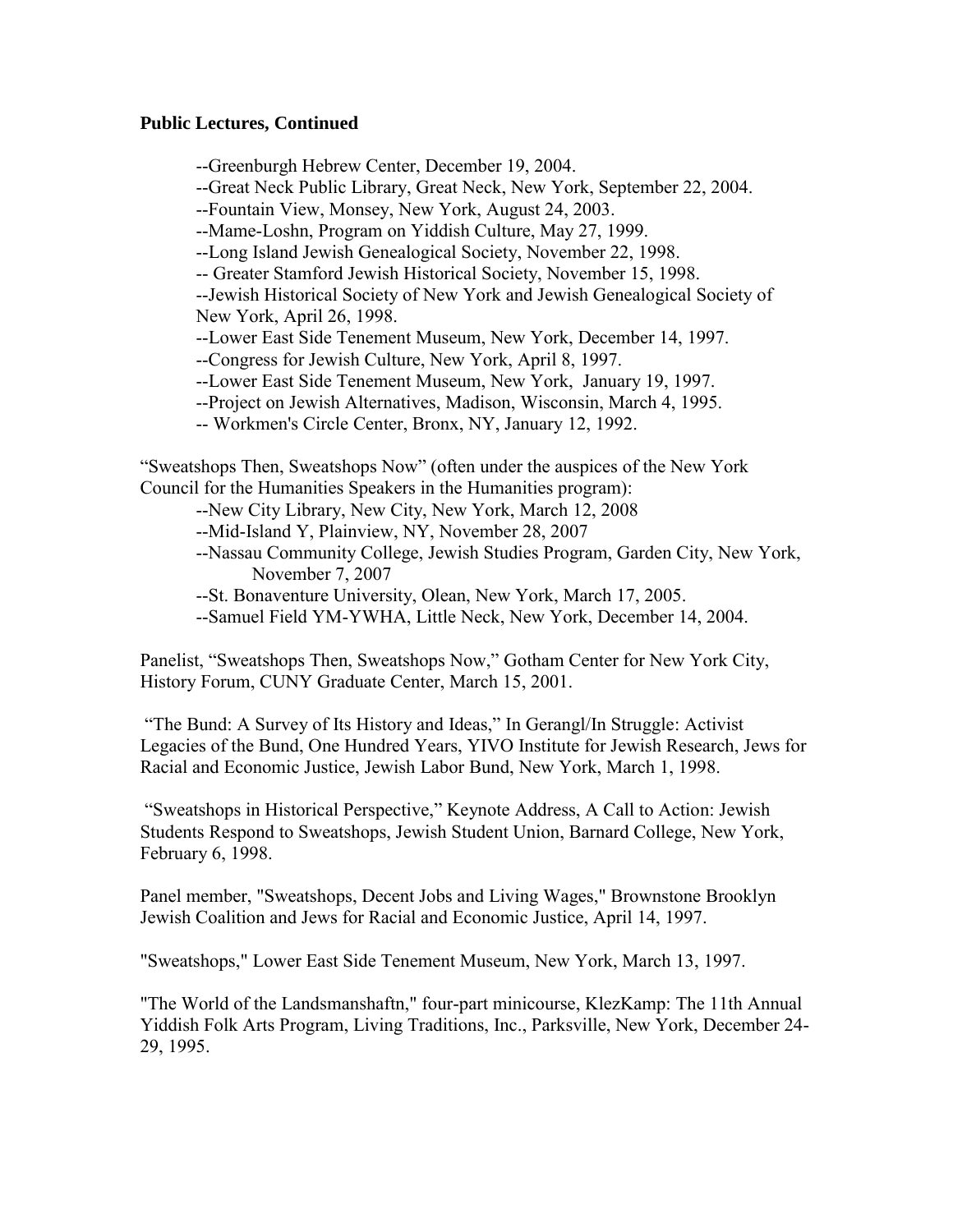"American Jewish History: An Overview," Temple Beth-El, Madison, Wisconsin, March 10, 1995.

"World War I: A Neglected Turning Point in American Jewish History," Turning Points in Jewish History Series, The Madison Jewish Community Lehrhaus, March 6, 1995. "Family Memories: Transition and Continuity," Judaica Museum at the Hebrew Home for the Aged, Bronx, NY, November 24, 1991.

# **Exhibits**

Co-curator, "New York Places, Jewish Spaces: Life in the City, 1700-2012," Center for Jewish History, New York, 2012-2013.

Consulting Curator, "Radicals in the Bronx," The Museum of the City of New York, 2004-2005.

Co-curator, "Family Memories: Transition and Continuity," The Judaica Museum at the Hebrew Home for the Aged, Riverdale, New York, 1991-1992.

Associate Curator, "Going Home: How American Jews Invent the Old World," YIVO Institute for Jewish Research, 1989-1990.

## **Professional Activities**

Evaluator on programs, National Endowment for the Humanities, 2016.

Member, Prins Foundation Post-Doctoral Fellowship Committee, Center for Jewish History, 2016.

Member, Fellowship Application Review Committee, YIVO Institute for Jewish Research, 2001, 2005-2010, 2014-2017.

Member, Academic Council, American Jewish Historical Society, 1998-Present; member, Executive Committee, 2000-2002, 2003-2006.

- \* Member, Lee Max Friedman Award Committee, 2014
- \* Member, Fein and Lapidus Prizes Committee, 2009-2012
- \* Chair, Nominations Committee, 2003-2005
- \* Chair, Saul Viener Book Prize Committee, 2001.

Member, Advisory Committee, Jews and the Russian Revolution documentary project, YIVO Institute for Jewish Research, 2012-2013.

Member, Organizing Committee, Conference on Jews and the Left, YIVO Institute for Jewish Research, May 6-7, 2012.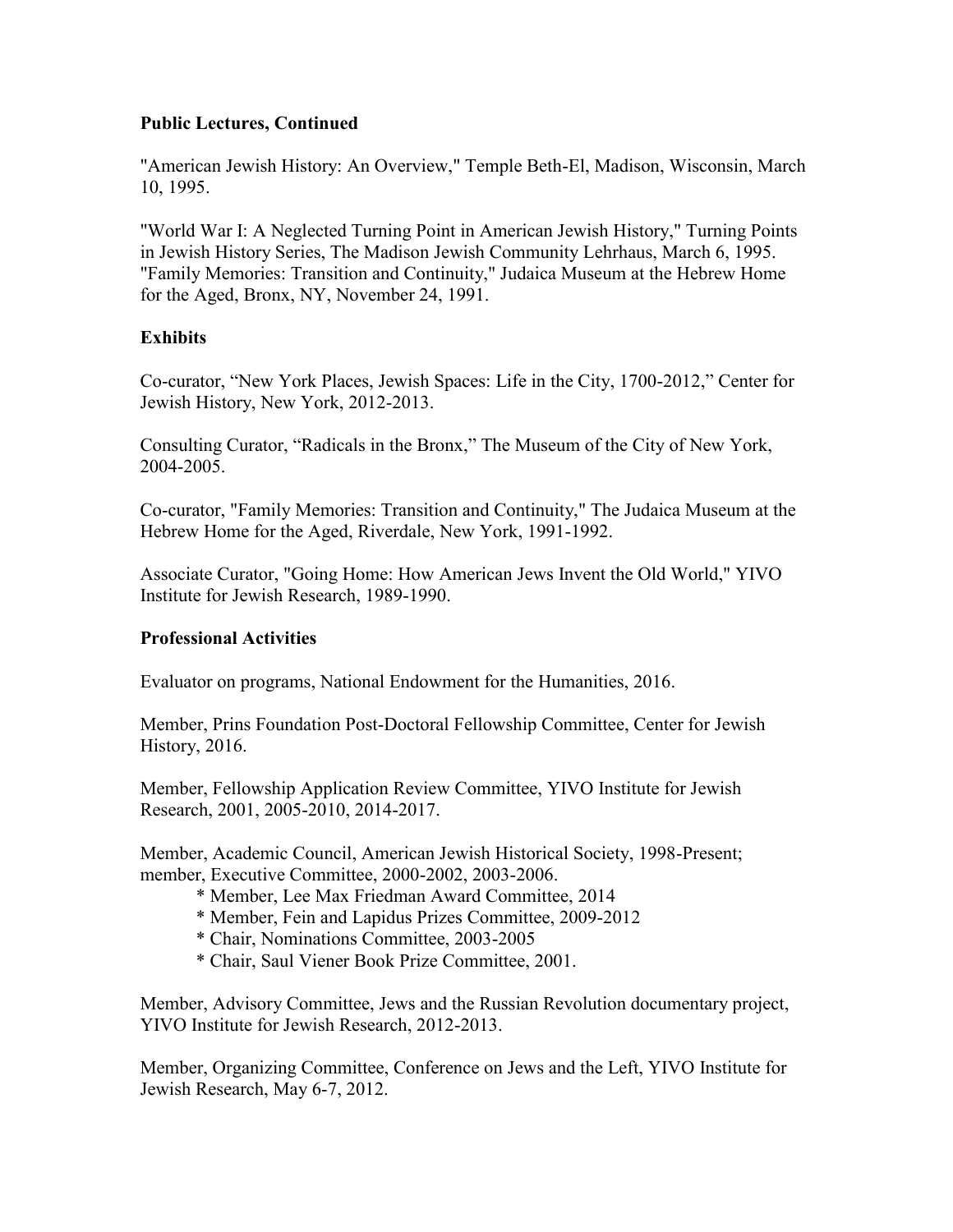### **Professional Activities, Continued**

Member, Organizing Committee, Symposium on New York City and the Jews, Center for Jewish History, April 29, 2012.

Member, Advisory Board of Editors, *American Jewish History,* 2007-Present.

Senior Research Fellow, YIVO Institute for Jewish Research, 2001 – 2012.

Member, Board of Directors, Fordham University Press, 2009-2011.

Member, Local Arrangements Committee, American Historical Association 2009 meeting, 2008-2009.

Scholarly consultant, Museum at Eldridge Street, NEH grant for interpretation, 2008.

Historical Consultant, HIAS, "Let My People Go" web documentary project, 2007-2008.

Member, Academic Advisory Committee, Celebrate 350 (consortium celebrating 350 years of Jewish settlement in North America), 2003-2005.

Historical Consultant, United Workers' Cooperative Colony film project, Michal Goldman, filmmaker, 2000-2005.

Member, Historical Advisory Panel, sweatshop exhibit, Lower East Side Tenement Museum, 2000-2001.

Member, Historical Advisory Panel, Workmen's Circle centenary, 2000.

Contributing Editor for Archives, Judaica Librarianship, 1988-2000.

Historical Consultant (segment on Eastern European migration to America), Heritage

Interactive Project, WNET, 1997-1998.

Member, Historical Advisory Panel, "Sitting Shivah with the Rogarshevskys," Lower East Side Tenement Museum, 1997-1998.

Archival Consultant, Jewish Historical Institute, Warsaw, 1997.

Contributing Editor (articles on Judaism), Columbia Encyclopedia, 5th edition, 1993.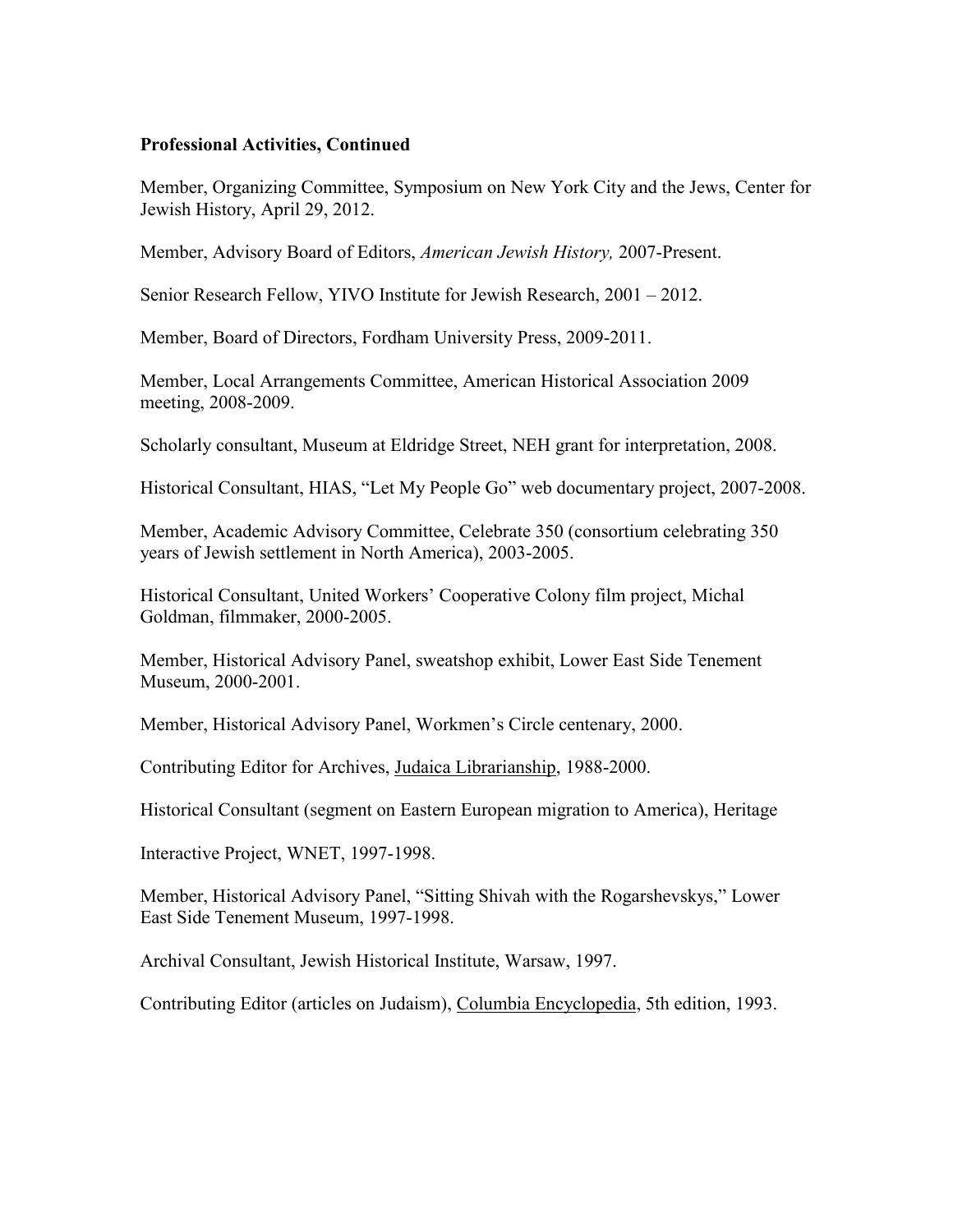## **Grants, Awards, Fellowships, and Honors**

2012- Member, New York Academy of History

2012 – Littauer Foundation research grant.

2008-2009, 2010-2013 – ILGWU 21<sup>st</sup> Century Heritage Fund grant to carry out oral history project of retired officers and staff of International Ladies' Garment Workers' Union.

2008 – Littauer Foundation research grant.

2003, 2008, 2012, 2016 – Faculty Fellowship, Fordham University.

2003 – Littauer Foundation grant to aid publication of book on garment industry.

2000-2001 – Major grant from National Foundation for Jewish Culture to YIVO for production of anthology of immigrant autobiographies.

1998, 1999, 2001, 2006, 2007, 2008 – Faculty Research Grants, Fordham University.

1997 - Rose and Isidore Drench Fellowship for Research in American Jewish History, YIVO Institute for Jewish Research.

1996-1997 - Resident Fellow (full-time), The Sweatshop Project -- a Rockefeller Foundation Humanities Institute sponsored by the Lower East Side Tenement Museum and UNITE.

1996 - American Council of Learned Societies Grant for Travel to International Meetings Abroad.

1994 - Lucius N. Littauer Foundation Book Preparation Grant.

1993-1994 - National Foundation for Jewish Culture Dissertation Fellowship.

1992 - Lucius N. Littauer Foundation Dissertation Grant.

1987 - Oberlin College Alumni Fellowship.

1987 - University Scholarship, N.Y.U.

#### **Administrative Positions**

2009-2012 – Chair, History Department, Fordham University

2005-2009 -- Director of Graduate Studies, History Department, Fordham University